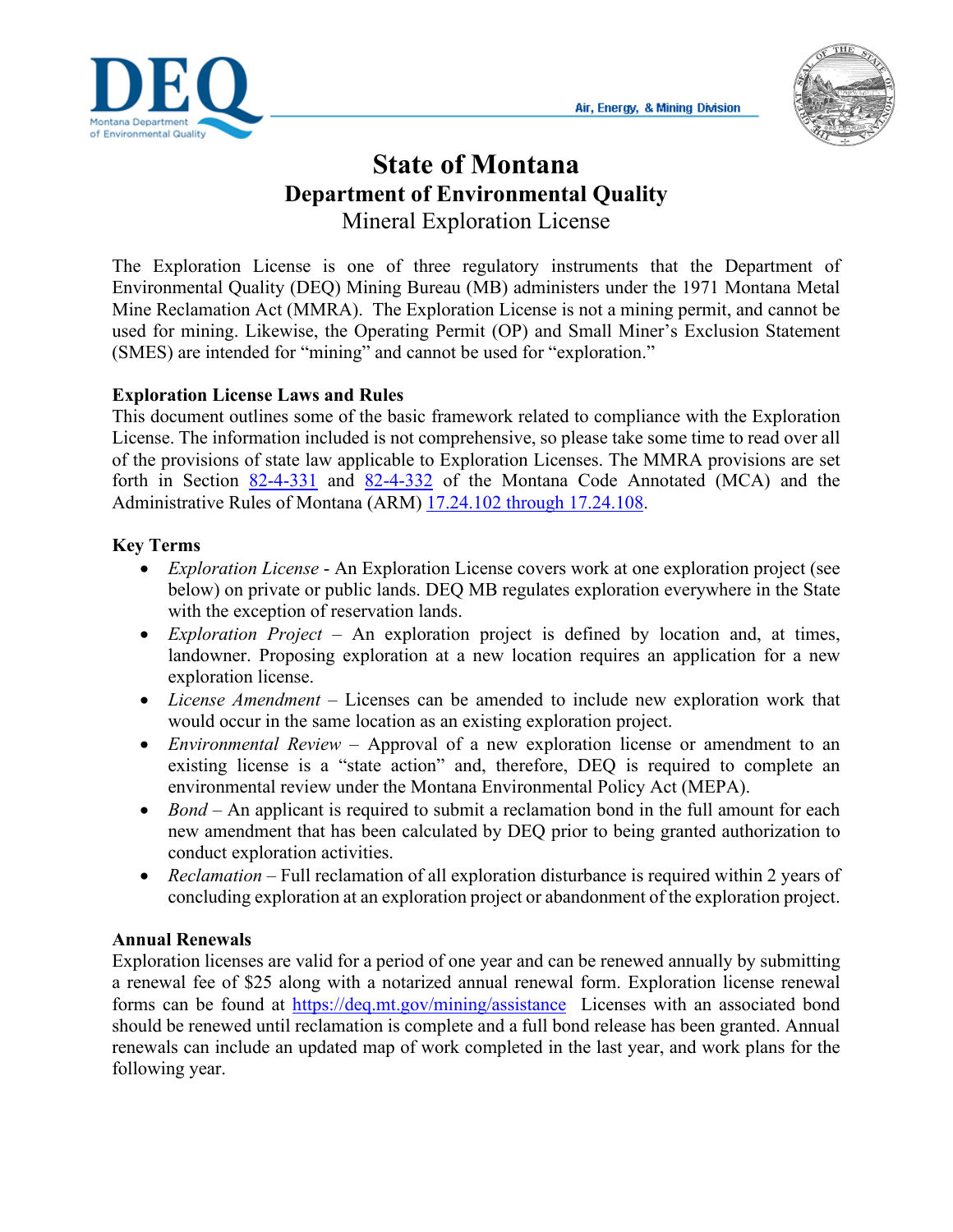#### **Field Inspections**

DEQ or other authorized parties may inspect the proposed exploration project site before work begins. DEQ may also conduct site inspections during exploration activities. Upon completion of the project or following interim surface reclamation, a licensee may contact DEQ to request a reclamation inspection. A formal reclamation inspection is required for DEQ to consider a bond release. Under most circumstance, DEQ will conduct no more than one formal reclamation inspection per year at the licensee's request. Typically, no formal reclamation inspections will be scheduled while snow is on the ground, as it is not feasible to adequately assess reclamation progress. Site inspections are subject to staff availability and seasonal limitations.

### **Personal Responsibility**

DEQ cannot over emphasize the importance of adhering to the final approved plan of operations. Everyone on site is expected to read and fully understand the plan of operations and project constraints. Typically, if there are issues with exploration campaigns it is due to lack of understanding of the environmental constraints, conditions, or commitments. Deviating from the approved plan may result in a Violation Letter, suspension of the operation, bond forfeiture, and referral to enforcement for a corresponding penalty, or any combination thereof.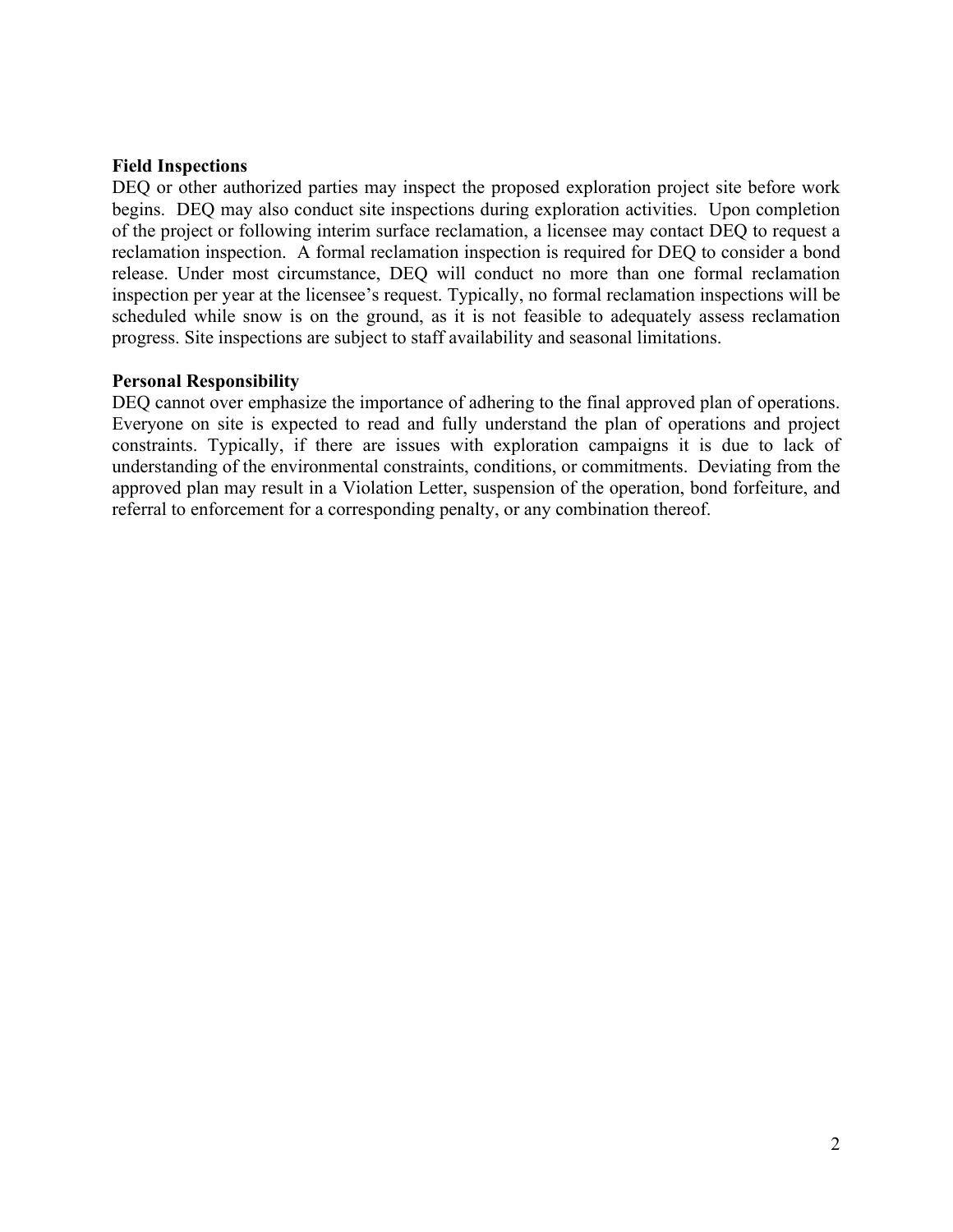## **Exploration License Process**

## **Getting Started**

An application for a *new Exploration License* must be submitted with the following:

- Exploration License page
- Supplemental questions and associated materials
- \$100 Application Fee

An application for an *amendment to an existing Exploration License* must be submitted with only the supplemental questions and associated materials.

### **Process**

As a general guideline, a new exploration license or amendment to an existing license may take one or more months to process. Once an application has been submitted to DEQ, the general process and timeline for review and consideration is as follows, although a number of factors, including federal agency participation, may modify this process and extend this timeline:



## *Completeness and Acceptability*

The submitted application must be deemed "complete" and "acceptable" by DEQ before the environmental review can begin. An application is considered to be complete if it meets administrative requirements, such as being fully filled out and including appropriate maps and other necessary materials. An application is considered to be acceptable if it meets the technical requirements necessary for DEQ to calculate an adequate bond and develop an appropriate environmental review.

If an application is determined to be incomplete and/or unacceptable, it will be returned to the applicant with deficiency comments. The applicant must re-submit the entire application when addressing deficiencies. DEQ advises applicants to save an electronic copy of their application in order to avoid filling out the entire application again when addressing deficiencies.

DEQ will issue a Notice of Completeness and Acceptability to the applicant when a complete and acceptable application is received. The timeline for processing an exploration license is dependent on the quality of the application submitted to DEQ.

## *Environmental Review*

Once an application is determined to be complete, DEQ will prepare an environmental review that analyzes potential environmental impacts that could result from the project as proposed by the applicant. If the project is on private property and if DEQ determines that an Environmental Assessment (EA) is the appropriate level of environmental review, DEQ is required to complete the review within 90 days of receiving a complete and acceptable application. If the project is on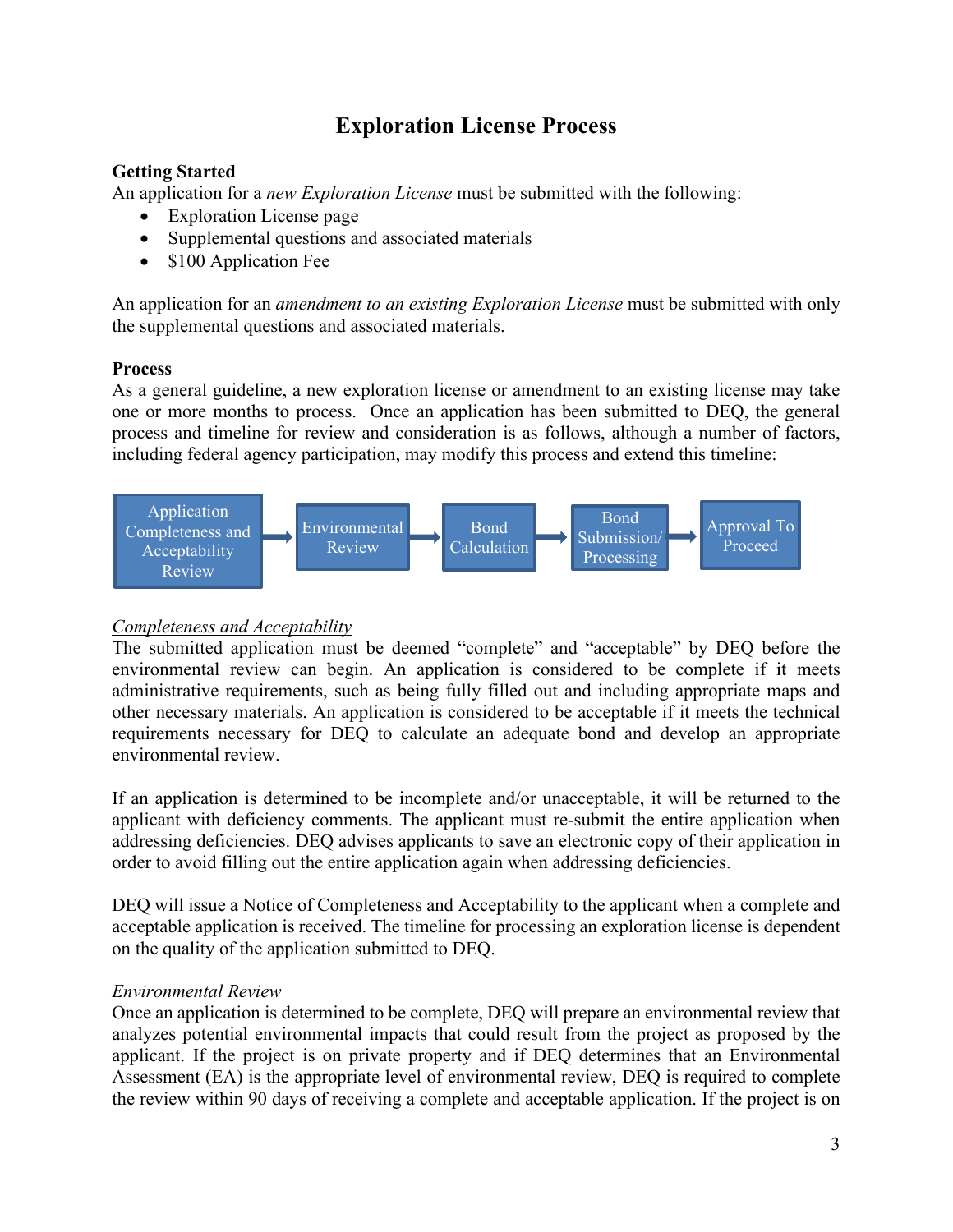state or federal land, DEQ will coordinate the environmental review with the partner agency. In this case, timing is dependent on the partner agency's requirements, which often exceed 90 days. Should an environmental impact assessment (EIS) be determined the appropriate level of environmental review, DEQ then has 180 days to produce the EIS.

Depending on the project, the environmental review process may involve various levels of public engagement including, but not limited to, scoping, public comment periods, and public meetings.

#### *Bond Calculation*

Before exploration can begin, an applicant must submit a reclamation bond to DEQ. The purpose of the bond is to ensure that the State of Montana would be able to reclaim any disturbance caused by exploration activities in the event that the licensee does not complete reclamation of the exploration project.

The bond may not be less than the estimated cost to the state to ensure compliance with Montana's Clean Air Act, Water Quality Act, MMRA, administrative rules adopted under the MMRA, and the exploration license. DEQ's bond calculation is based on the work proposed. In order for an accurate bond to be calculated, the details requested in the application must be complete. For specific laws regarding exploration license bonds, please see  $82-4-332(3)$  and  $82-4-338(1)(a)$ , MCA.

#### *Bond Submission*

A full reclamation bond must be submitted and processed before DEQ issues an Approval to Proceed. Bonds can be submitted in the form of a surety, Letter of Credit (LOC), Certificate of Deposit (CD), or cash.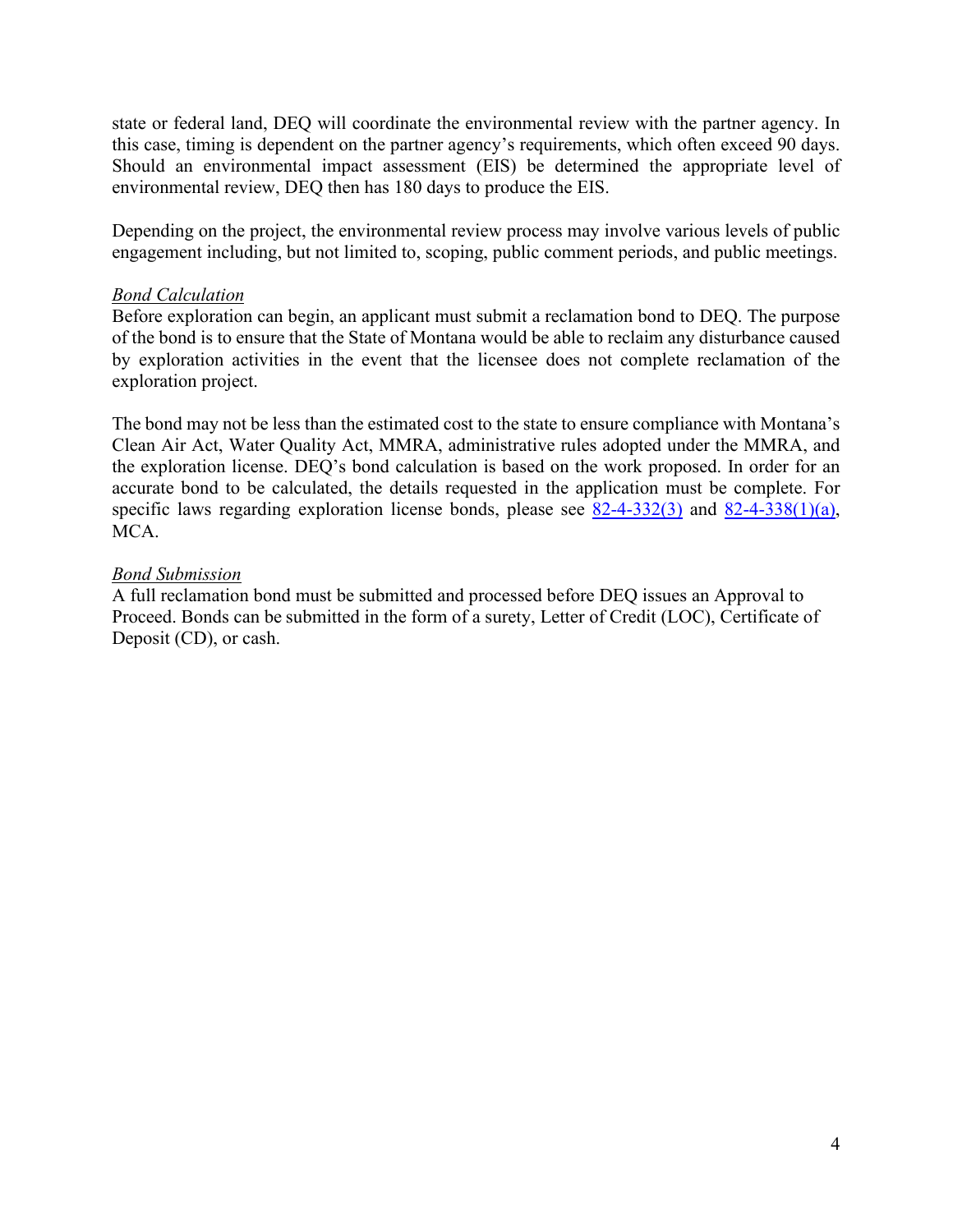

**MINERAL EXPLORATION LICENSE** 

[Pursuant to  $\S$  82-4-331 et seq. MCA]



| <b>Exploration License</b> (for DEQ use): $\#$<br>1.                                                                                                | Return via email to:<br>DEQSMESandExploration@mt.gov                                                                                                                                                                                                                                                     |  |
|-----------------------------------------------------------------------------------------------------------------------------------------------------|----------------------------------------------------------------------------------------------------------------------------------------------------------------------------------------------------------------------------------------------------------------------------------------------------------|--|
| 2. Applicant Information                                                                                                                            | <b>Questions?</b> (406) 444-4953                                                                                                                                                                                                                                                                         |  |
| <b>APPLICANT INFORMATION</b>                                                                                                                        | <b>NOTARY</b>                                                                                                                                                                                                                                                                                            |  |
| Licensee (Company Name or Individual)<br>Primary Contact Person<br>Address<br>City, State/Province, Zip/Postal Code<br>E-mail<br>Phone<br>Signature | Subscribed and sworn to me this <u>equal</u> day of<br>$\overbrace{\hspace{2.5cm}}$ , 20 $\overbrace{\hspace{2.5cm}}$ .<br>Notary Signature<br><u> 1989 - Johann Stein, mars an deus Amerikaansk kommunister (</u><br>Residency (City,<br>State/Province)<br>Notary Public for the<br>State/Province of: |  |
| <b>LICENSE INFORMATION</b> (for DEQ use only)                                                                                                       |                                                                                                                                                                                                                                                                                                          |  |
| Date received:                                                                                                                                      | $\blacksquare$ Free received: $\blacksquare$                                                                                                                                                                                                                                                             |  |
| License issued by:<br><u> a shekara t</u><br>Mining Bureau; Air, Energy, and Mining Division                                                        | Date:                                                                                                                                                                                                                                                                                                    |  |
| License is valid from                                                                                                                               | to<br>the control of the control of the control of the control of the control of the control of                                                                                                                                                                                                          |  |

This license, when executed by the Department of Environmental Quality (DEQ) and the Licensee, shall authorize the Licensee to explore for minerals in the State of Montana, in accordance with and subject to the exploration plan of operations and exploration map submitted with the application for this Exploration License to the extent that the Licensee's exploration activities have been approved by DEQ and with any modifications or conditions agreed upon by DEQ and the Licensee. The Licensee certifies that they shall reclaim any surface area disturbed by mineral exploration activities in accordance with the Montana Metal Mine Reclamation Act and Rules and Regulations pursuant to the Act. The Licensee certifies that they are not in default of any reclamation obligations under Title 82, Chapter 4, Part 3, Montana Code Annotated (MCA). **The fee for a new Exploration License is \$100 USD; the fee for annual Exploration License renewals is \$25 USD.**

Excerpts from Title 82, Chapter 4, Part 3, MCA:

"Exploration" means all activities that are conducted on or beneath the surface of lands and that result in material disturbance of the surface for the purpose of determining the presence, location, extent, depth, grade, and economic viability of mineralization in those lands, if any, other than mining for production and economic exploitation; and all roads made for the purpose of facilitating exploration...

"Mineral" means any ore, rock, or substance (other than oil, gas, bentonite, clay, coal, sand, gravel, peat, soil materials, or uranium) that is taken from below the surface or from the surface oftheearth...

A person may not engage in exploration in the state without first obtaining an exploration license from the department. A license must be issued for a period of 1 year from date of issue and is renewable from year to year on application. An application for renewal must be filed within 30 days preceding the expiration of the current license and be accompanied by payment of a fee as required for a new license. A license may not be renewed if the applicant for renewal is in violation of any provision of this part. A license is subject to suspension and revocation as provided by this part.

...a personoroperatorwho violates a provisionofthispart, a rule or order adopted underthispart, ora termor conditionof a permit...[or]...anydirector,officer,oragentof acorporation who willfully authorizes, orders, or carries out a violation of a provision of this part, a rule or order adopted under this part, or a term or condition of a permit [is subject to] a civil penalty of not less than \$100 or more than \$1,000 for each of the following violations, an additional civil penalty of not less than \$100 or more than \$1,000 for each day during which the violation continues, and an injunction from continuing the violation. If the violation created an imminent danger to the health or safety of the public or caused significant environmental harm, the maximum penalty is \$5,000 for each day of violation. In addition, if any provisions of the Montana Water Quality Act, and/or rules and regulations adopted pursuant to the Act, are violated as a result of the exploration operation, the operator is subjectto penalties of up to \$25,000 for each day of violation.